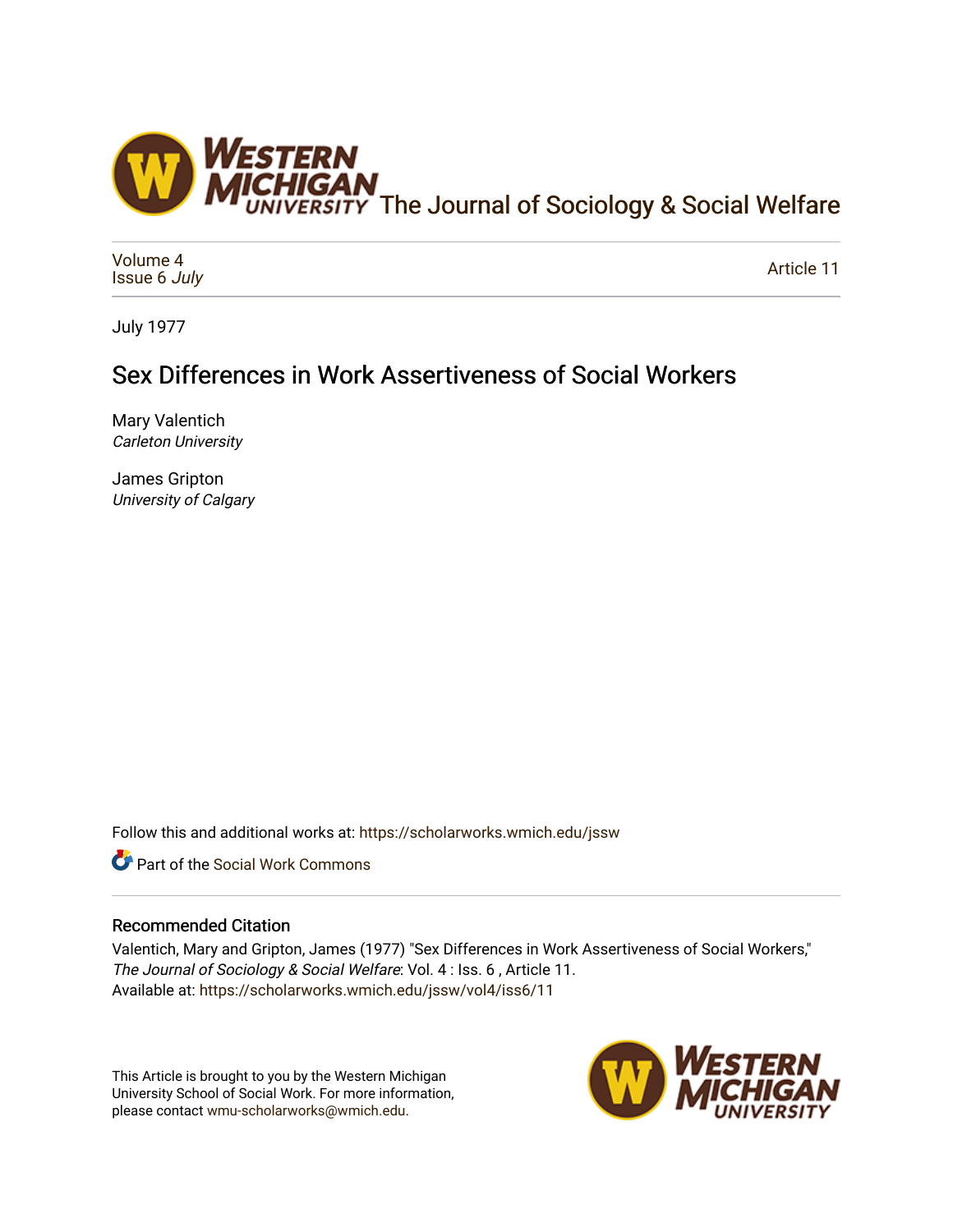SEX DIFFERENCES IN WORK ASSERTIVENESS OF SOCIAL WORKERS

Mary Valentich, D.S.W. Assistant Professor School of Social Work Carleton University, Ottawa, Canada

James Gripton, D.S.W. Professor Faculty of Social Welfare University of Calgary, Calgary, Canada

Despite comparable levels of educational qualifications and experience, women in social work occupy a status inferior to men with respect to positions, rates of promotion and salaries.<sup>1</sup> In other words, sexism prevails in what has traditionally been a female profession. Because of the institutionalized preference for men in social work, it is unlikely that individual acts of women to attain professional equality will eliminate sexism. However, because women have been socialized to be Dassive and self-effacing, they nay be contributing to their secondary status by managing their careers less effectively than men. 2

What is involved in assertively pursuing one's career goals? Are there sex differences in work assertiveness? What are the consequences of pursuing one's career interests more or less assertively? These are questions investigated in a 1975 study of 657 social workers.<sup>3</sup> The<br>findings and their implications for individual women social workers and the social work profession are presented below.

#### CAREER TACTICS

Career tactics refer to the actions an individual takes to maintain her/himself in a satisfying employment situation - one in which satisfactions are maximized and dissatisfactions are minimized. The career tactics an individual employs may be judged as more or less assertive. Assertiveness involves:

> ...behavior which enables a person to act in his own best interests, to stand up for himself without undue anxiety, or to exercise his own rights without denying the rights of others.<sup>4</sup>

In the work situation, assertiveness means acting to further one's career interests, or standing up for one's legitimate career rights without infringing on those of others. Non-assertiveness refers to self-effacing and self-defeating behaviors. Aggressiveness is defined as pursuing one's career goals, but at the expense of others. Since there are no absolute standards regarding appropriate work behavior, whether a behavior is labelled assertive or aggressive will depend on the position of the observer. In competitions for promotion, for example, the assertive behavior of the winner may be interpreted as aggressiveness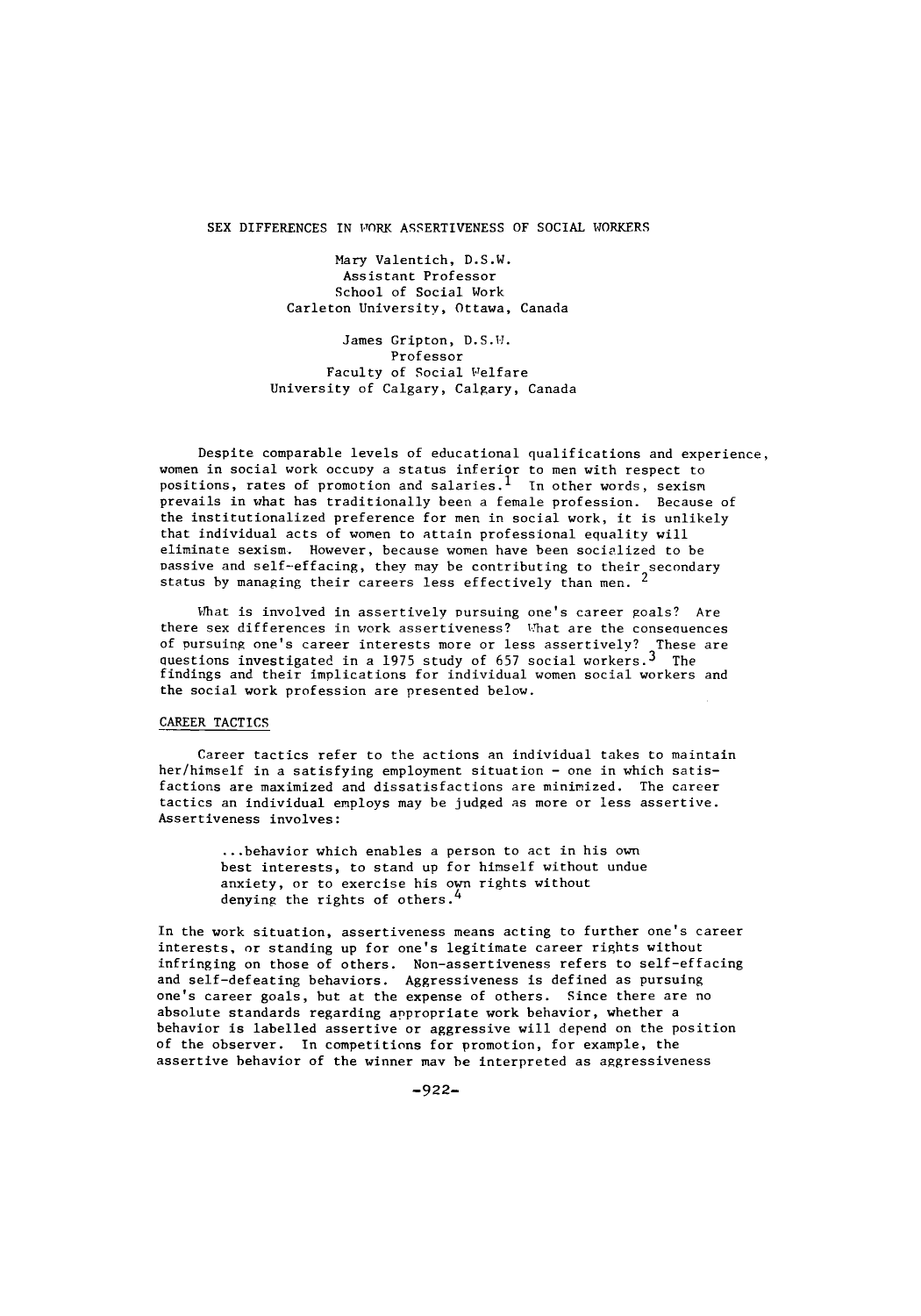by the loser.

Despite the North American preoccupation with career success, career tactics have not been the subject of much study, although the view is often expressed that women are less assertive in work situations than men. Can it be assumed that, because of sex role training and the uncertainties that married women face in combining family and career, women will tend to be less assertive than men in their career tactics?

# SEX DIFFERENCES IN WORK ASSERTIVENESS

Until recently most of the research on careers focused on men, but studies of British university graduates and reviews of European occupational research by Fogarty et al have contributed greatly to knowledge<br>of sex differences in careers.<sup>5</sup> The findings from European studies were consistent with the popular view that women do not promote themselves as vigorously as men in the work situation, and Horner's landmark study of female university students provides evidence that women, and especially ambitious women, have difficulty visualizing themselves as highly success-<br>ful in their careers.<sup>6</sup> If women fear success more than men, it follows that they will be less likely to pursue their career interests as assertively as men.

In a 1975 survey of 657 social workers, respondents were asked to complete a **10** item Likert Work Assertiveness Scale.7 In addition, the enquiry asked questions pertaining to respondents' actual behaviors in pursuing short and long-term career goals. Background information relating to their parents' educational and occupational status was also obtained.

Although previous research suggests that mother's employment and identification with father influence a woman's choice of occupation and level of career ambition, no relationship was observed between these factors or other parent variables and the work assertiveness scores of<br>female social workers.<sup>8</sup>

There was, however, a low but significant partial correlation between<br>sex and work assertiveness (.22).<sup>9</sup> The assertiveness scores of men tended to be higher than those of women, and this finding was consistent with sex differences in a variety of reported work behaviors that were indicative of work assertiveness. Sex differences were most marked in negotiations with employers at the initial application stage, and at the time of appointment to new positions. Men social workers were more likely to specify salary expectations in letters of inquiry, and to engage in negotiations with employers about salary offer, salary increases, advancement opportunities, fringe benefits, course tuition or conference attendance, and study leave. Although female respondents in this study were more dissatisfied with their salaries than male social workers, they<br>were much less likely to take corrective action than men.<sup>10</sup>

The correlations of these behavioral indicators of assertiveness with sex and work assertiveness scores are found in Table **1.**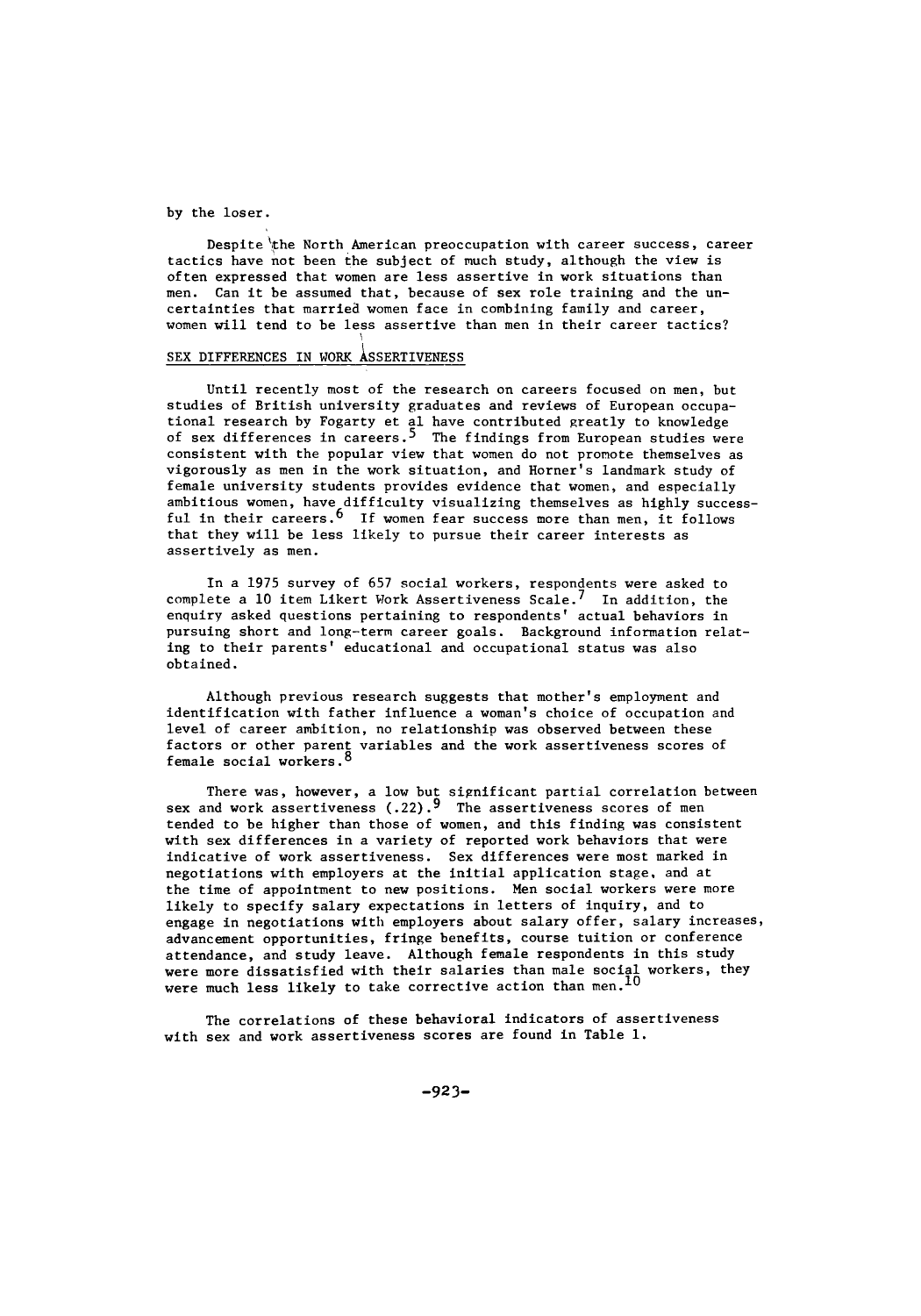#### Table **1:** Correlations of Behavioral Indicators of Assertiveness with Sex and Work Assertiveness Scores

## Correlations with

| Behavioral Indicators                            | Sex  | Work<br>Assertiveness<br>Scores |
|--------------------------------------------------|------|---------------------------------|
| 1. Specified salary expectations in application  | . 29 | .31                             |
| 2. Negotiated salary offer with present employer | .29  | .30                             |
| 3. Negotiated salary increase with present       |      |                                 |
| employer                                         | .24  | .36                             |
| 4. Negotiated advancement opportunities with     |      |                                 |
| present employer                                 | . 36 | . 25                            |
| 5. Negotiated fringe benefits with present       |      |                                 |
| employer                                         | .27  | .22                             |
| 6. Negotiated course tuition and conference      |      |                                 |
| attendance with present employer                 | . 34 | .42                             |
| 7. Negotiated study leave with present employer  | .29  | .40                             |
| 8. Actions taken in response to dissatisfaction  |      |                                 |
| with salaries                                    | .77  | .47                             |
|                                                  |      |                                 |

# IMPORTANCE OF WORK ASSERTIVENESS

Despite the popular assumption that assertiveness in the work situation enhances an individual's chances of attaining her/his career goals, little is known about the actual consequences of assertiveness. Presumably individuals who act assertively at work will maintain their<br>self-esteem, but will other benefits accrue?<sup>11</sup>

The study of Colorado and Utah social workers was not designed to assess the consequences of acting assertively, but it was found that social workers with higher work assertiveness scores had a higher ratio of job interviews to job applications (.53), were more likely to have been offered their present position or encouraged by their employer to apply for it (.31), or to have been promoted to their present position (.24).

The pattern of these findings suggests that assertiveness in the work situation does bring results. However, sex was still more strongly associated than assertiveness with five of seven indicators of favourable organizational response. Organizations were inclined to reward men social workers more generously than women, a fact well documented by recent research on sexism in social work.

## CONCLUSIONS

The findings from the above study do not provide support for the image of the male social worker as highly assertive, or the counterpart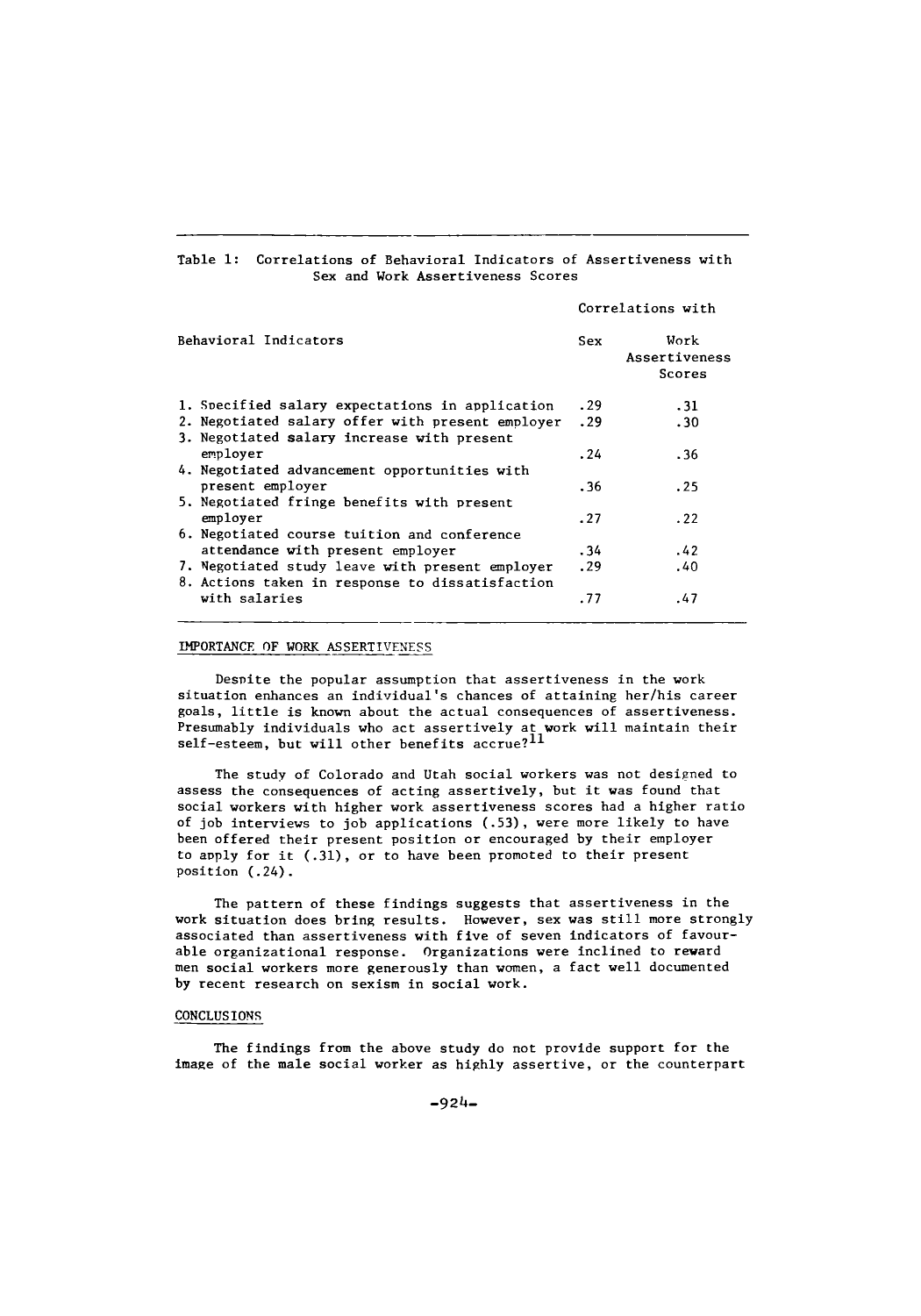image of the non-assertive female social worker. However, there are differences in the assertiveness of women and men in specific situations. This suggests that women social workers would benefit from work assertiveness training focused on such problematic career decisions and actions as making job applications, participating in job interviews, negotiating job contracts, and securing the recognition and rewards due them for effective performance. The purpose of such assertiveness training would be to eliminate the self-effacing responses which women have learned, and to enhance their self-esteem as employees. However, the effectiveness of more assertive career tactics on the part of women social workers will depend on how such assertiveness is perceived and evaluated by their superiors.

Although sexism was not the central focus of the above study, it was shown than men tended to be treated more favorably than women by employing organizations. Therefore, the adoption of more assertive tactics will be of limited value in helping women to attain equal status with men unless sexist obstacles to women's advancement are removed. In the broader societal context, this would include enactment of the Equal Rights Amendment and related legislation, the movement toward equality of sex roles within the family, and the restructuring of occupational life to facilitate integration of work and family roles.

#### NOTES

- **1.** See David Fanshel, "Status Differentials: Men and Women in Social Work," Social Work 21 (Nov. 1976), pp. 421-426; James Gripton, "Sexism in Social Work: Male Takeover of a Female Profession," The Social Worker, 42 (Summer 1974), pp. 78-89; Diane Kravetz, "Sexism in a Woman's Profession," Social Work, 21 (Nov. 1976), pp. 448-454; C. Bernard Scotch, "Sex Status in Social Work," Social Work, 6 (July 1971), pp. 5-11; and Martha Williams, Liz Ho and Lucy Fielder, "Career Patterns: More Grist for Women's Liberation," Social Work, 19 (July 1974), pp. 463-466.
- 2. For reviews of the research, see Arlie Russell Hochschild, "A Review of Sex Role Research," American Journal of Sociology, 78 (January 1973), pp. 1011-1029: Eleanor Emmons Maccoby and Carol Nagy Jacklin, The Psychology of Sex Differences (Stanford: Stanford University Press, 1974): and Julia A. Sherman, On the Psychology of Women (Springfield: Charles C. Thomas, 1973).
- 3. Mary Valentich, "Sex Differences in Career Management among Social Workers," Unpublished Doctoral dissertation, University of Denver, 1975.
- 4. Robert E. Alberti and Michael Emmons, Your Perfect Right. 2nd ed. (San Luis Obispo, California: Impact, 1975) p. 2.
- 5. Michael P. Fogarty, Rhona Rapaport, and Robert N. Rapaport, Sex, Career and Family (London: George Allen and Unwin, 1971).